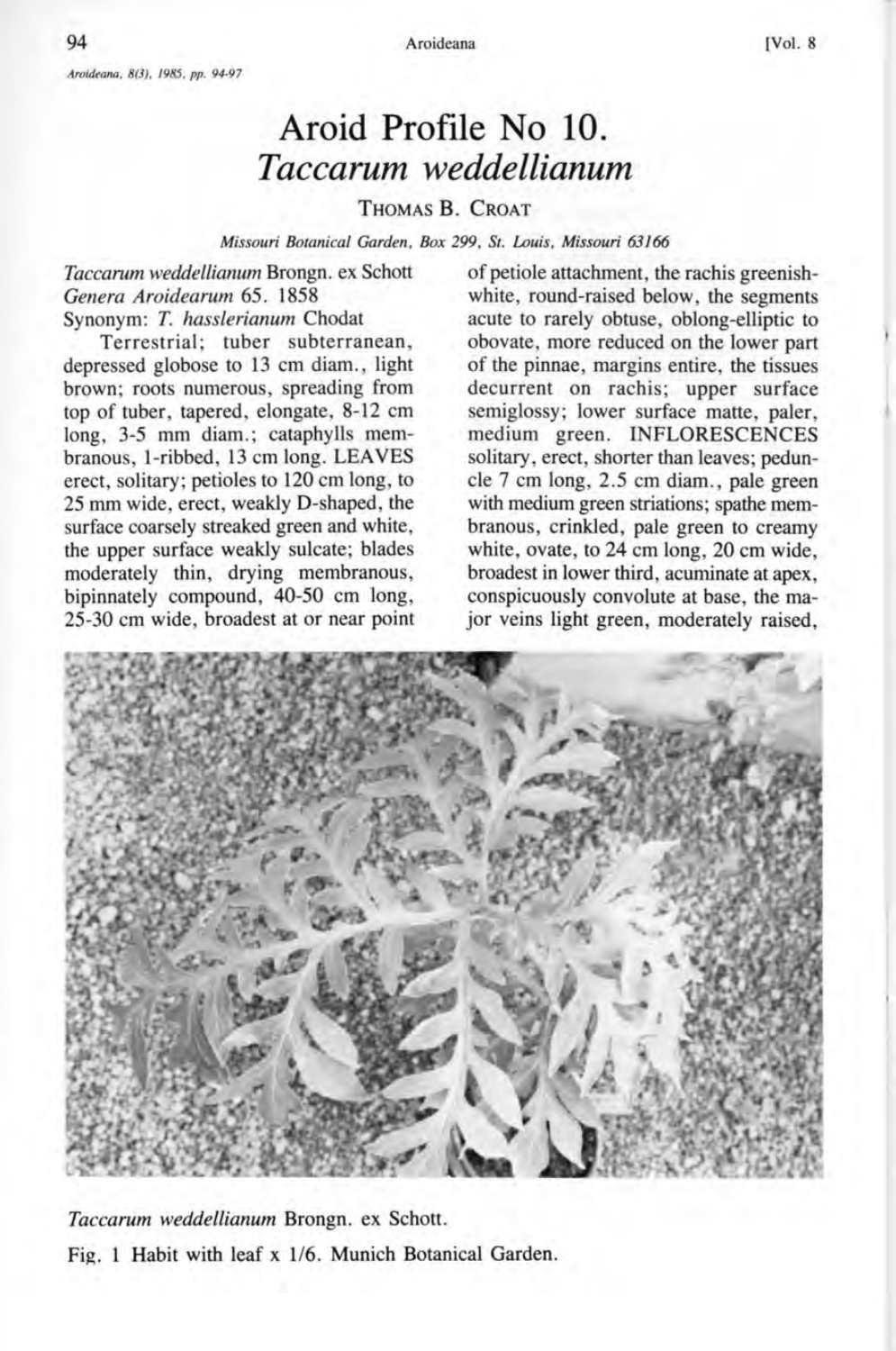interconnected with close, almost parallel cross-veins; spadix white, club-shaped, erect, held at 45 degree angle from peduncle, 50 cm long, 5 cm diam. (including exserted flowers), broadest at the middle; the pistillate portion white, oblong, 14 cm long, 3.7 cm wide (stigma to stigma); staminate portion white, tapering, loosely flowered, to 35 cm length, to 5.4 cm diam., pistillate portion broadest near the base; the female flowers naked, arranged in spirals, moderately remote from one another, contiguous or up to 5 mm apart, 6-8 flowers per spiral; pistils matte to weakly glossy, green; style conspicuous, 4.5-5.0 mm long, white, tapered to apex, 0.5 mm diam. below stigma; stigma depressed globose, 6 lobed, 2.7-3 mm long; the ovary depressed-globose, sometimes obscurely 4-lobed (surrounded by club-shaped staminodia), to 4 mm long, 5-8 mm diam., 5 locular; the fertile staminate flowers in up to 21 spirals, 1-2.1 cm long, the synandrium lobed, truncate at apex, 6 per spiral; anthers grayish, 3 mm long, 1.5-2 mm wide, contiguous; thecae oblong, 0.5-1 mm wide, white contiguous; pollen yellow (B & K yellow-red 817.5), spheroidal, spicy. INFRUCT-ESCENCE not seen.

*Taccarum weddellianum* ranges from southern Brazil (Acre, Matto Grosso) to Bolivia and Paraguay, occurring in seasonally dry habitats, where the plants

lose their solitary leaf during all or part of the dry season.

A plant collected by Jim Solomon in Bolivia and cultivated at the Missouri Botanical Garden produced a new leaf in September and shortly thereafter produced a solitary inflorescence. While at anthesis, the flowers produced an undiscernible tangy aroma, which though moderately strong, was neither sweet nor foul.

The genus *Taccarum* is a member of<br>subfamily Aroideae, tribe the subfamily Aroideae, tribe Spathicarpeae (formerly Asterostigmateae), a group which has largely terrestrial, usually tuberous, mostly poorly known species. *Taccarum* is a genus of only six species, but most related genera have even fewer species, with *Scaphyspatha, Spathanthemum* and *Synandrospadix* all being monotypic (i.e. with only one<br>species), while Mangonia and while *Mangonia* and *Gorgonidium* have only two species. *Asterostigma,* with five species and *Spathicarpa* with seven species are roughly the size of *Taccarum.* Most of these genera occur in the southern part of tropical South America and subtropical South America. Five of them range as far south as northern Argentina. Despite the small size of the group, the tribe Spathicarpae is among the most interesting and poorly known groups of the aroid family and other species should be described in the series.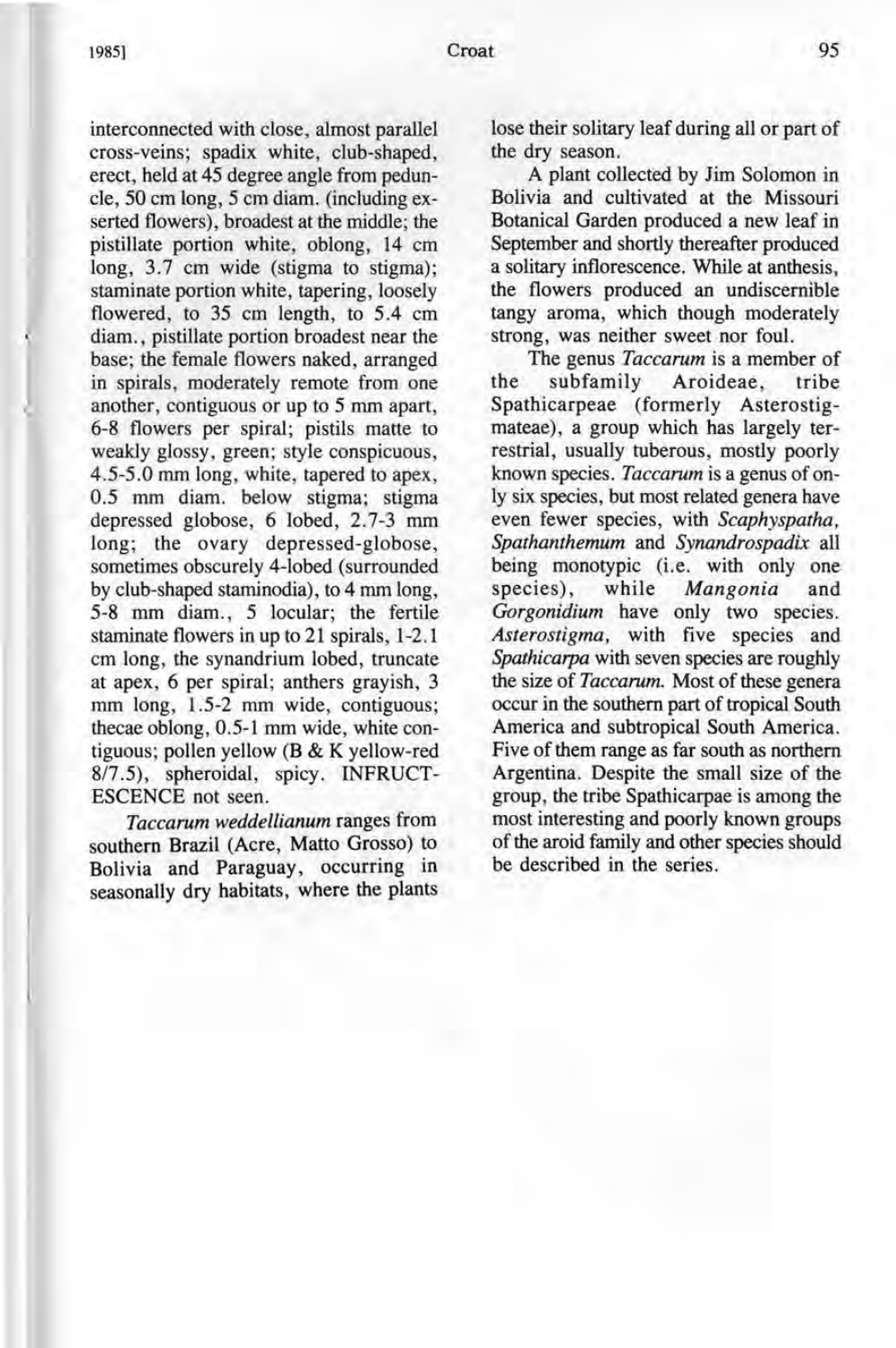

Fig. 2 Habit with inflorescence x 1/4. *Solomon 13519.* 



Fig. 3 Inflorescence showing spathe, apex of pistillate spadix and base of staminate spadix x 2/3. *Solomon 13519.*